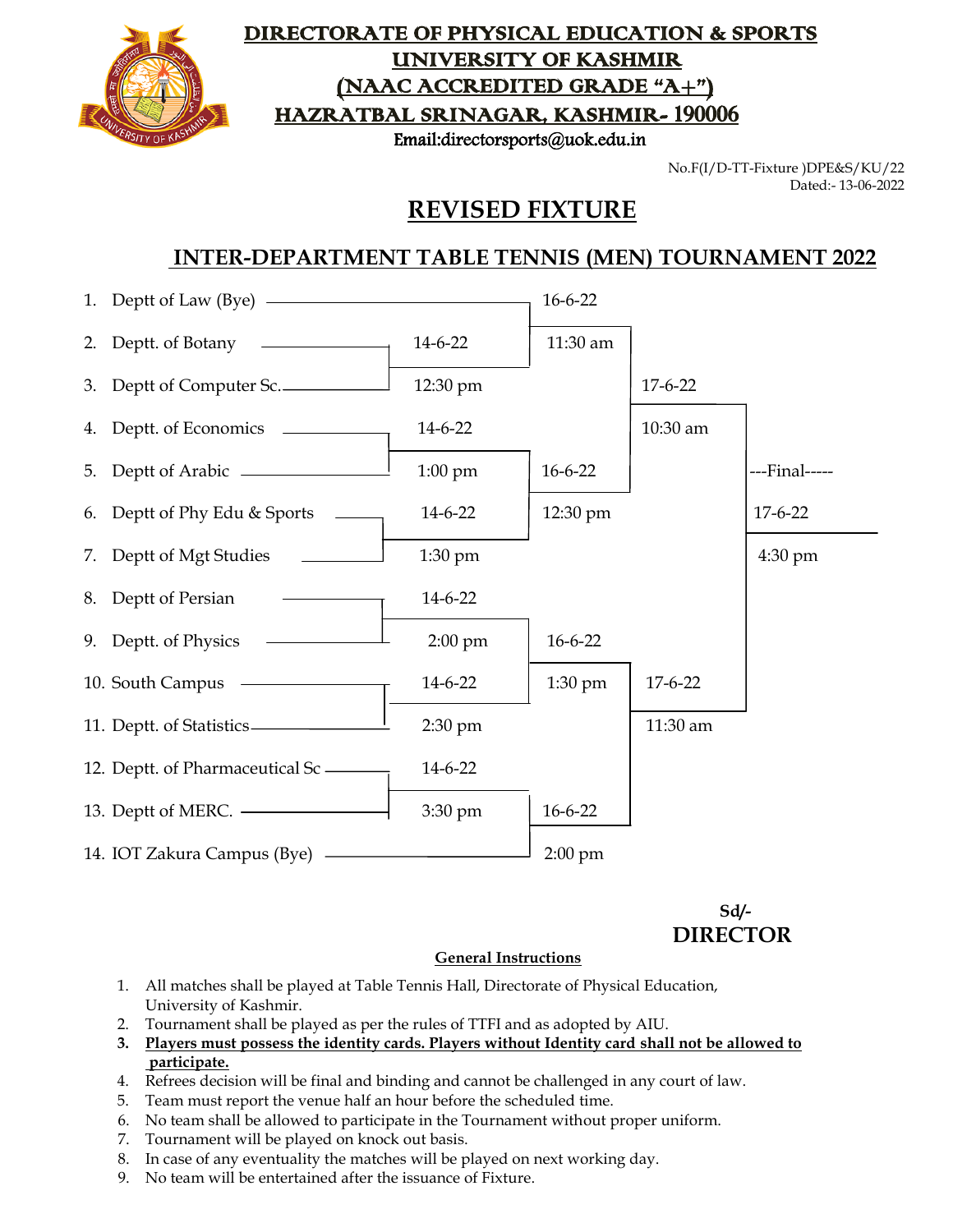

### DIRECTORATE OF PHYSICAL EDUCATION & SPORTS UNIVERSITY OF KASHMIR (NAAC ACCREDITED GRADE "A+") HAZRATBAL SRINAGAR, KASHMIR- 190006

Email:directorsports@uok.edu.in

No.F(I/D-TT-Fixture )DPE&S/KU/22 Dated:- 09-06-2022

# **FIXTURE**

## **INTER-DEPARTMENT TABLE TENNIS (WOMEN) TOURNAMENT 2022**

| 1. IOT Zakura Campus          | $14 - 6 - 22$ |                   |               |
|-------------------------------|---------------|-------------------|---------------|
| 2. Deptt. of Psychology       | $10:30$ am    | $16 - 6 - 22$     |               |
| 3. Deptt of Phy.Edu.& Sports— | 14-6-22       | $2:30 \text{ pm}$ | ---Final----  |
| 4. Deptt. of Mgt Studies—     | $11:30$ am    |                   | $17 - 6 - 22$ |
| 5. Deptt. of Food Sciences —  | $14-6-22$     |                   | $2:00$ pm     |
| 6. Deptt. of Economics—       | 12:30 pm      | $16 - 6 - 22$     |               |
| 7. Deptt of Law (Bye)         |               | $3:30 \text{ pm}$ |               |

 $Sd$  /-**DIRECTOR**

#### **General Instructions**

1. All matches shall be played at Table Tennis Hall, Directorate of Physical Education, University of Kashmir.

- 2. Tournament shall be played as per the rules of TTFI and as adopted by AIU.
- **3. Players must possess the identity cards. Players without Identity card shall not be allowed to participate.**
- 4. Refrees decision will be final and binding and cannot be challenged in any court of law.
- 5. Team must report the venue half an hour before the scheduled time.
- 6. No team shall be allowed to participate in the Tournament without proper uniform.
- 7. Tournament will be played on knock out basis.
- 8. In case of any eventuality the matches will be played on next working day.
- 9. No team will be entertained after the issuance of Fixture.